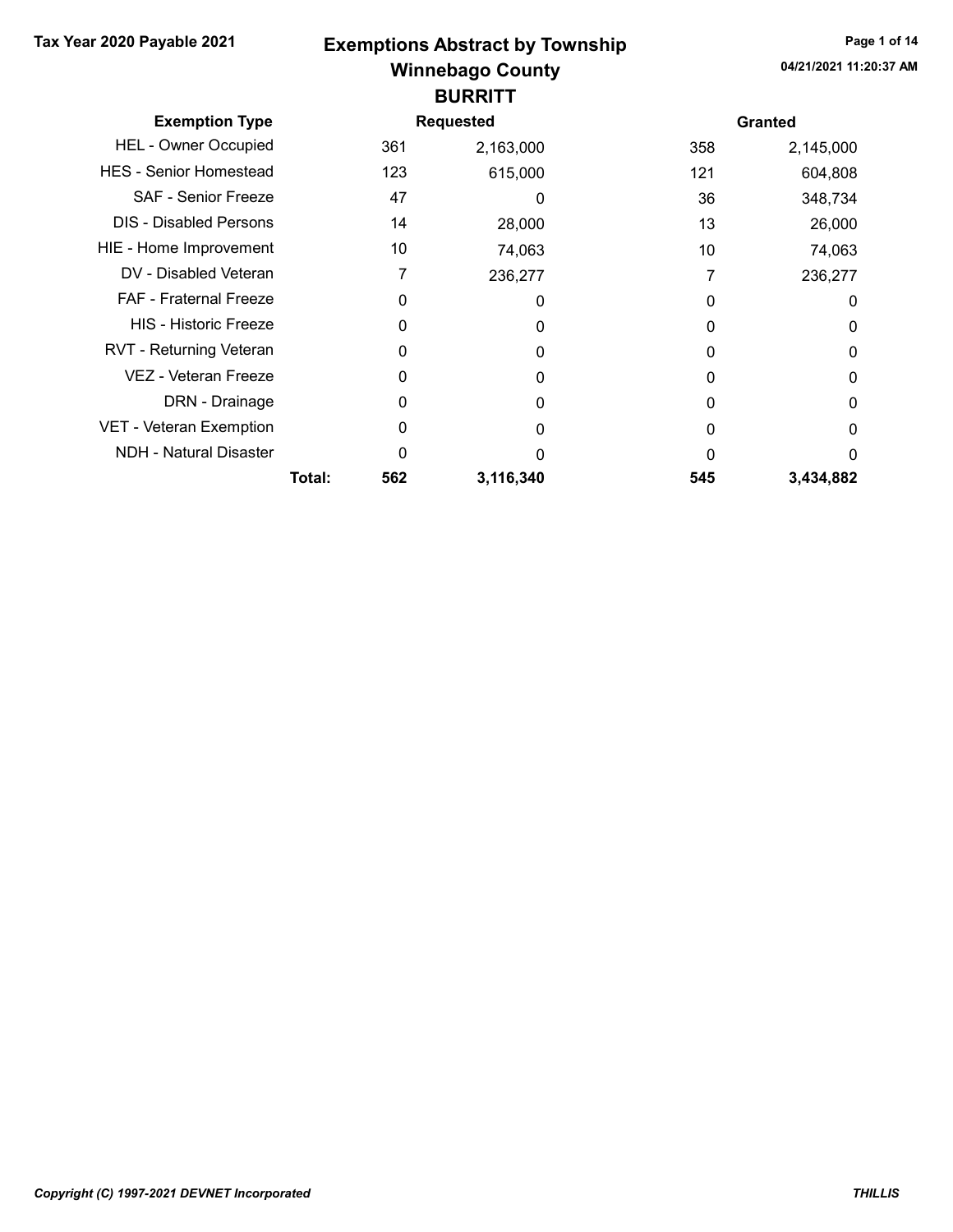### Winnebago County Tax Year 2020 Payable 2021 **Exemptions Abstract by Township** Page 2 of 14 CHERRY VALLEY

| -.                             |        |      |                  |      |                |  |  |  |  |
|--------------------------------|--------|------|------------------|------|----------------|--|--|--|--|
| <b>Exemption Type</b>          |        |      | <b>Requested</b> |      | <b>Granted</b> |  |  |  |  |
| <b>HEL - Owner Occupied</b>    |        | 5270 | 31,608,000       | 5221 | 31,305,032     |  |  |  |  |
| <b>HES</b> - Senior Homestead  |        | 1825 | 9,125,000        | 1799 | 8,956,887      |  |  |  |  |
| <b>SAF - Senior Freeze</b>     |        | 784  | 3,778            | 652  | 4,497,174      |  |  |  |  |
| HIE - Home Improvement         |        | 206  | 362,127          | 200  | 362,127        |  |  |  |  |
| <b>DIS</b> - Disabled Persons  |        | 167  | 334,000          | 146  | 292,000        |  |  |  |  |
| DV - Disabled Veteran          |        | 85   | 2,625,490        | 80   | 2,527,247      |  |  |  |  |
| <b>VET - Veteran Exemption</b> |        | 1    | 100,000          |      | 31,635         |  |  |  |  |
| <b>FAF</b> - Fraternal Freeze  |        |      | 0                |      | 8,562          |  |  |  |  |
| <b>HIS - Historic Freeze</b>   |        | 0    | 0                | O    | 0              |  |  |  |  |
| VEZ - Veteran Freeze           |        | 0    | 0                | 0    | 0              |  |  |  |  |
| RVT - Returning Veteran        |        | 0    | 0                | O    | 0              |  |  |  |  |
| <b>NDH - Natural Disaster</b>  |        | ი    | 0                | O    | 0              |  |  |  |  |
| DRN - Drainage                 |        | 0    | O                | O    | $\Omega$       |  |  |  |  |
|                                | Total: | 8339 | 44,158,395       | 8100 | 47,980,664     |  |  |  |  |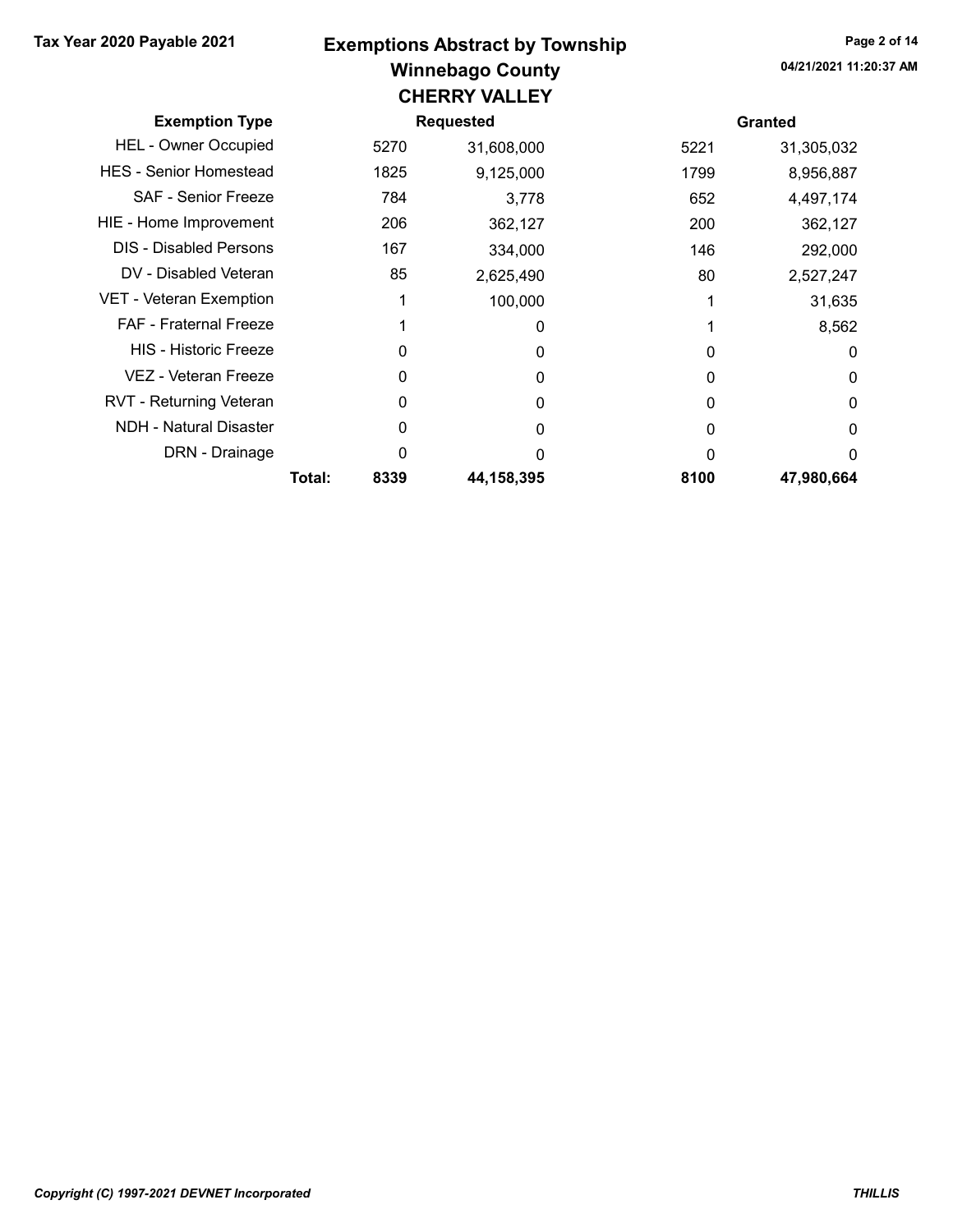# Winnebago County Tax Year 2020 Payable 2021 **Exemptions Abstract by Township** Page 3 of 14 DURAND

| <b>Exemption Type</b>         |        |      | <b>Requested</b> |      | <b>Granted</b> |
|-------------------------------|--------|------|------------------|------|----------------|
| <b>HEL - Owner Occupied</b>   |        | 731  | 4,383,000        | 717  | 4,295,263      |
| <b>HES - Senior Homestead</b> |        | 262  | 1,310,000        | 252  | 1,253,124      |
| SAF - Senior Freeze           |        | 114  | 1,830            | 95   | 398,540        |
| HIE - Home Improvement        |        | 24   | 74,962           | 24   | 74,962         |
| DV - Disabled Veteran         |        | 18   | 654,457          | 17   | 628,142        |
| <b>DIS</b> - Disabled Persons |        | 16   | 32,000           | 11   | 22,000         |
| FAF - Fraternal Freeze        |        |      | 0                |      | 27,497         |
| VEZ - Veteran Freeze          |        |      | 0                |      | 40,215         |
| <b>NDH - Natural Disaster</b> |        | 0    | 0                | 0    | 0              |
| VET - Veteran Exemption       |        | 0    | 0                | 0    | 0              |
| RVT - Returning Veteran       |        | 0    | 0                | 0    | 0              |
| <b>HIS - Historic Freeze</b>  |        | 0    | 0                | 0    | 0              |
| DRN - Drainage                |        | 0    | O                | ი    | $\Omega$       |
|                               | Total: | 1167 | 6,456,249        | 1118 | 6,739,743      |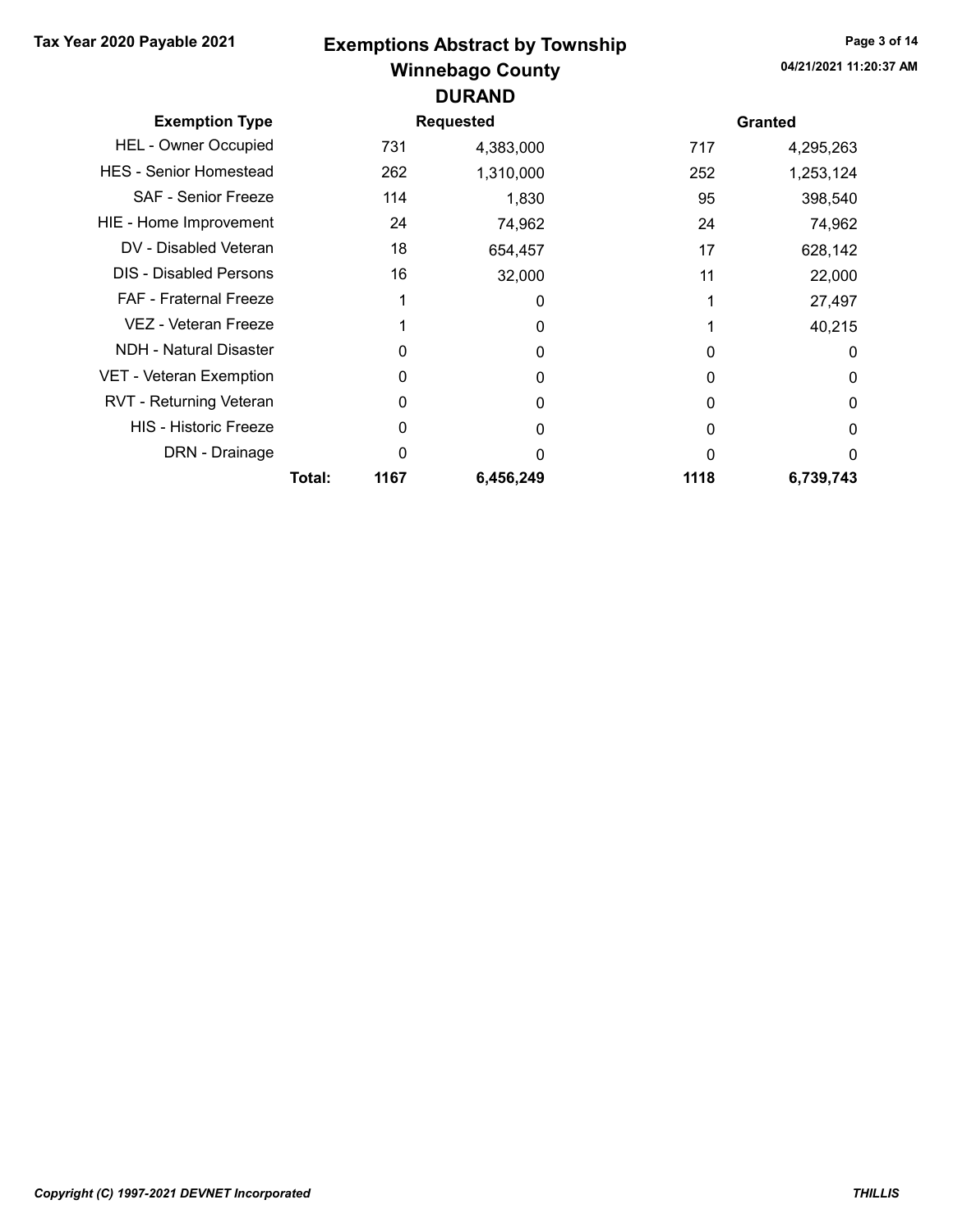## Winnebago County Tax Year 2020 Payable 2021 **Exemptions Abstract by Township** Page 4 of 14 HARLEM

| <b>Exemption Type</b>         |        |       | <b>Requested</b> |                | <b>Granted</b> |
|-------------------------------|--------|-------|------------------|----------------|----------------|
| <b>HEL - Owner Occupied</b>   |        | 12081 | 72,372,000       | 11954          | 71,628,840     |
| <b>HES - Senior Homestead</b> |        | 3476  | 17,380,000       | 3408           | 16,910,341     |
| SAF - Senior Freeze           |        | 1718  | 0                | 1465           | 8,589,082      |
| <b>DIS - Disabled Persons</b> |        | 406   | 812,000          | 354            | 708,000        |
| DV - Disabled Veteran         |        | 201   | 6,767,210        | 181            | 6,406,569      |
| HIE - Home Improvement        |        | 175   | 399,540          | 172            | 399,540        |
| VET - Veteran Exemption       |        | 4     | 400,000          | 4              | 200,662        |
| RVT - Returning Veteran       |        | 2     | 10,000           | $\overline{2}$ | 10,000         |
| VEZ - Veteran Freeze          |        | 2     | 0                | 2              | 70,292         |
| DRN - Drainage                |        | 0     | $\Omega$         | 0              | 0              |
| <b>FAF</b> - Fraternal Freeze |        | 0     | $\Omega$         | 0              | $\Omega$       |
| <b>HIS - Historic Freeze</b>  |        | 0     | 0                | 0              | 0              |
| <b>NDH - Natural Disaster</b> |        | 0     | O                | 0              | $\Omega$       |
|                               | Total: | 18065 | 98,140,750       | 17542          | 104,923,326    |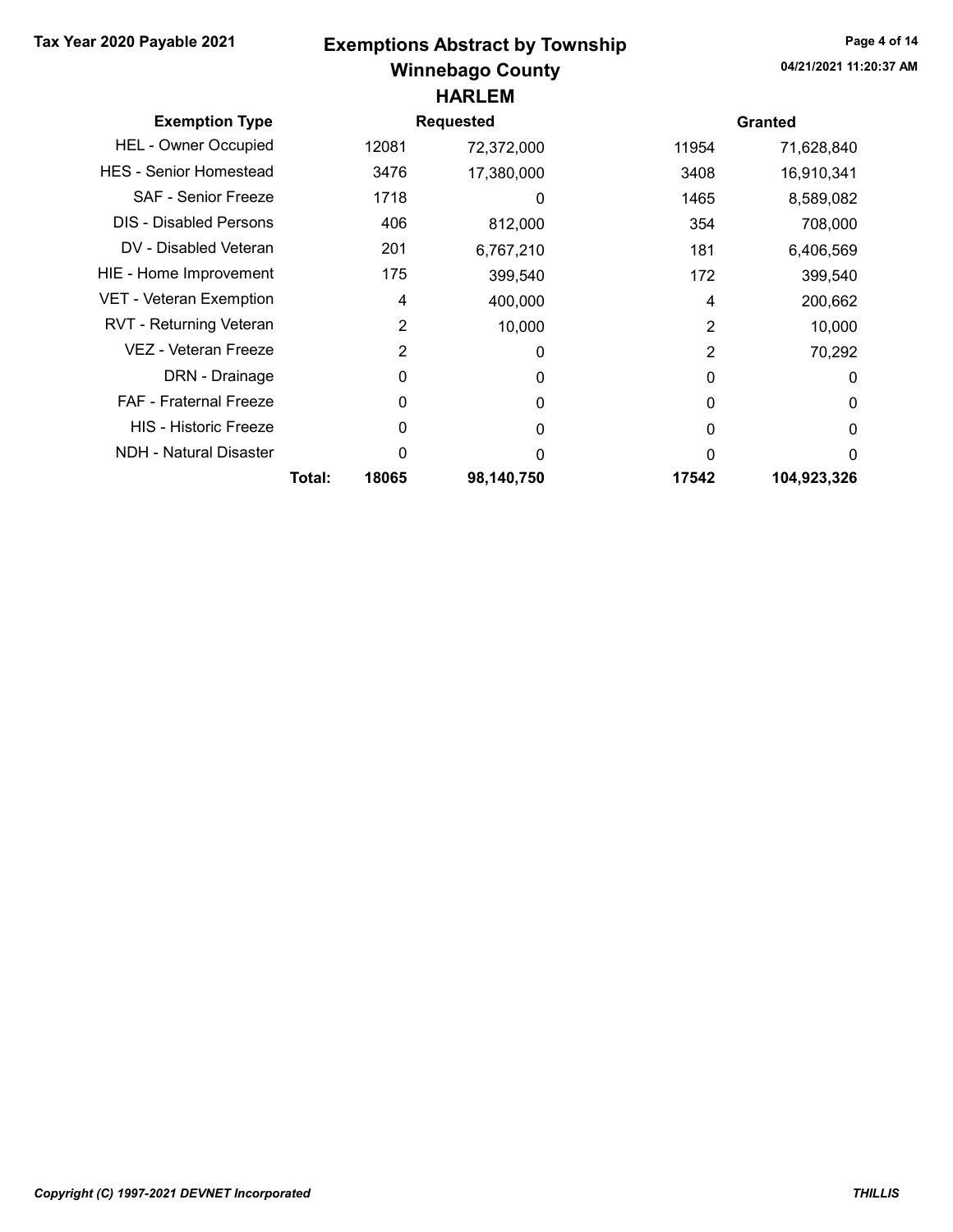# Winnebago County Tax Year 2020 Payable 2021 **Exemptions Abstract by Township** Page 5 of 14 **HARRISON**

| <b>Exemption Type</b>         |        |     | <b>Requested</b> |     | <b>Granted</b> |
|-------------------------------|--------|-----|------------------|-----|----------------|
| <b>HEL - Owner Occupied</b>   |        | 219 | 1,314,000        | 216 | 1,296,000      |
| <b>HES - Senior Homestead</b> |        | 82  | 410,000          | 81  | 402,781        |
| <b>SAF - Senior Freeze</b>    |        | 35  | 0                | 29  | 262,884        |
| <b>DIS</b> - Disabled Persons |        | 10  | 20,000           | 9   | 18,000         |
| DV - Disabled Veteran         |        | 7   | 180,418          | 6   | 168,232        |
| HIE - Home Improvement        |        | 3   | 23,084           | 3   | 23,084         |
| DRN - Drainage                |        | 0   | 0                | 0   | 0              |
| FAF - Fraternal Freeze        |        | 0   | 0                | 0   | 0              |
| <b>HIS - Historic Freeze</b>  |        | 0   | 0                | 0   | 0              |
| <b>NDH - Natural Disaster</b> |        | 0   | 0                | 0   | 0              |
| RVT - Returning Veteran       |        | 0   | 0                | 0   | 0              |
| VET - Veteran Exemption       |        | 0   | 0                | 0   | 0              |
| VEZ - Veteran Freeze          |        | O   | 0                | 0   | 0              |
|                               | Total: | 356 | 1,947,502        | 344 | 2,170,981      |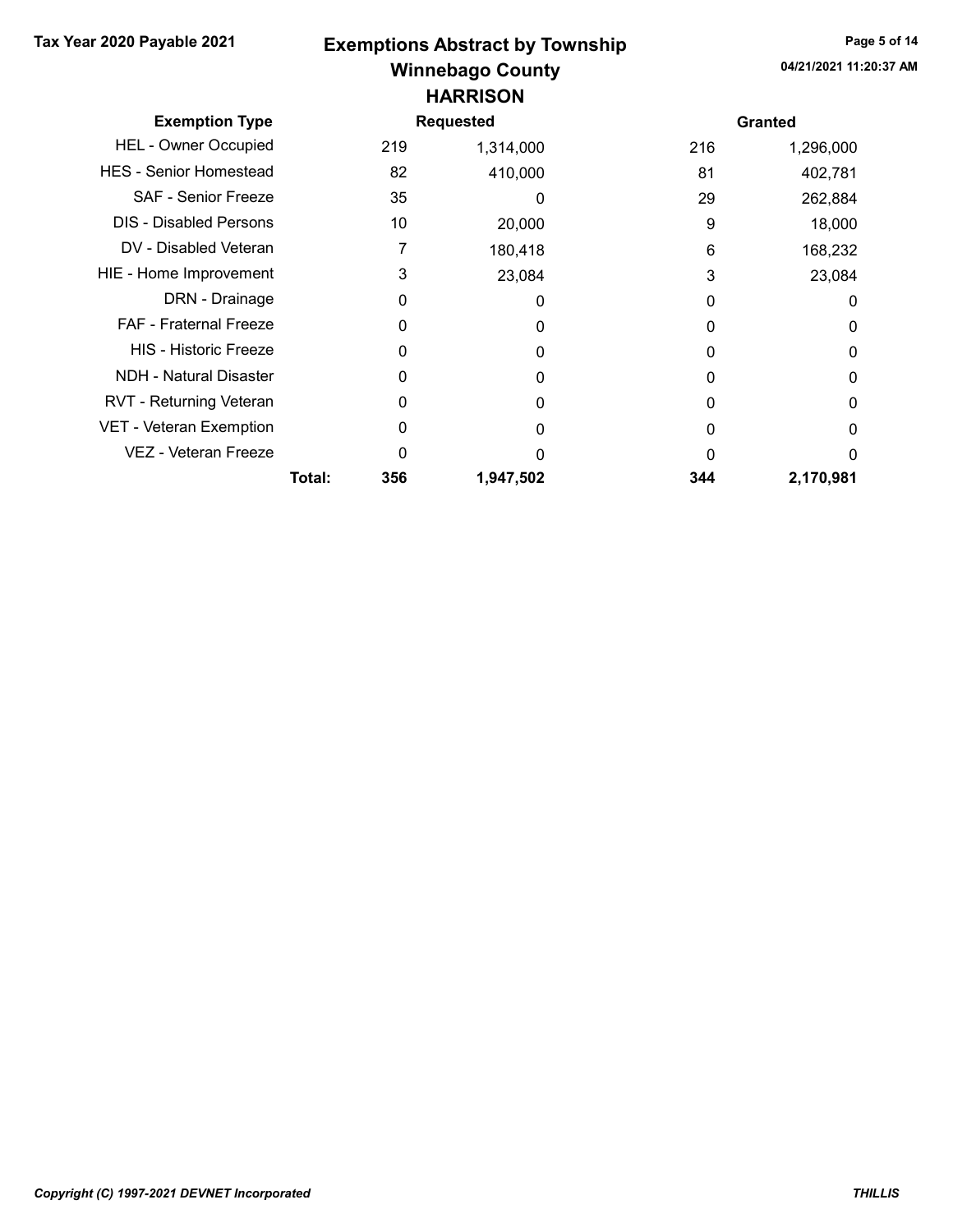### Winnebago County Tax Year 2020 Payable 2021 **Exemptions Abstract by Township** Page 6 of 14 LAONA

|                                |        |     | ------           |     |                |
|--------------------------------|--------|-----|------------------|-----|----------------|
| <b>Exemption Type</b>          |        |     | <b>Requested</b> |     | <b>Granted</b> |
| <b>HEL - Owner Occupied</b>    |        | 465 | 2,790,000        | 458 | 2,744,243      |
| <b>HES - Senior Homestead</b>  |        | 231 | 1,155,000        | 227 | 1,118,899      |
| <b>SAF - Senior Freeze</b>     |        | 86  | O                | 72  | 374,275        |
| <b>DIS</b> - Disabled Persons  |        | 17  | 34,000           | 16  | 32,000         |
| DV - Disabled Veteran          |        | 11  | 397,299          | 11  | 397,299        |
| HIE - Home Improvement         |        | 11  | 60,584           | 11  | 60,584         |
| DRN - Drainage                 |        | 0   | 0                | 0   | 0              |
| <b>FAF</b> - Fraternal Freeze  |        | 0   | 0                | 0   | 0              |
| <b>HIS - Historic Freeze</b>   |        | 0   | 0                | O   | 0              |
| NDH - Natural Disaster         |        | 0   | 0                | O   | 0              |
| RVT - Returning Veteran        |        | 0   | 0                | O   | 0              |
| <b>VET - Veteran Exemption</b> |        | 0   | O                | 0   | 0              |
| VEZ - Veteran Freeze           |        | O   | O                | 0   | 0              |
|                                | Total: | 821 | 4,436,883        | 795 | 4,727,300      |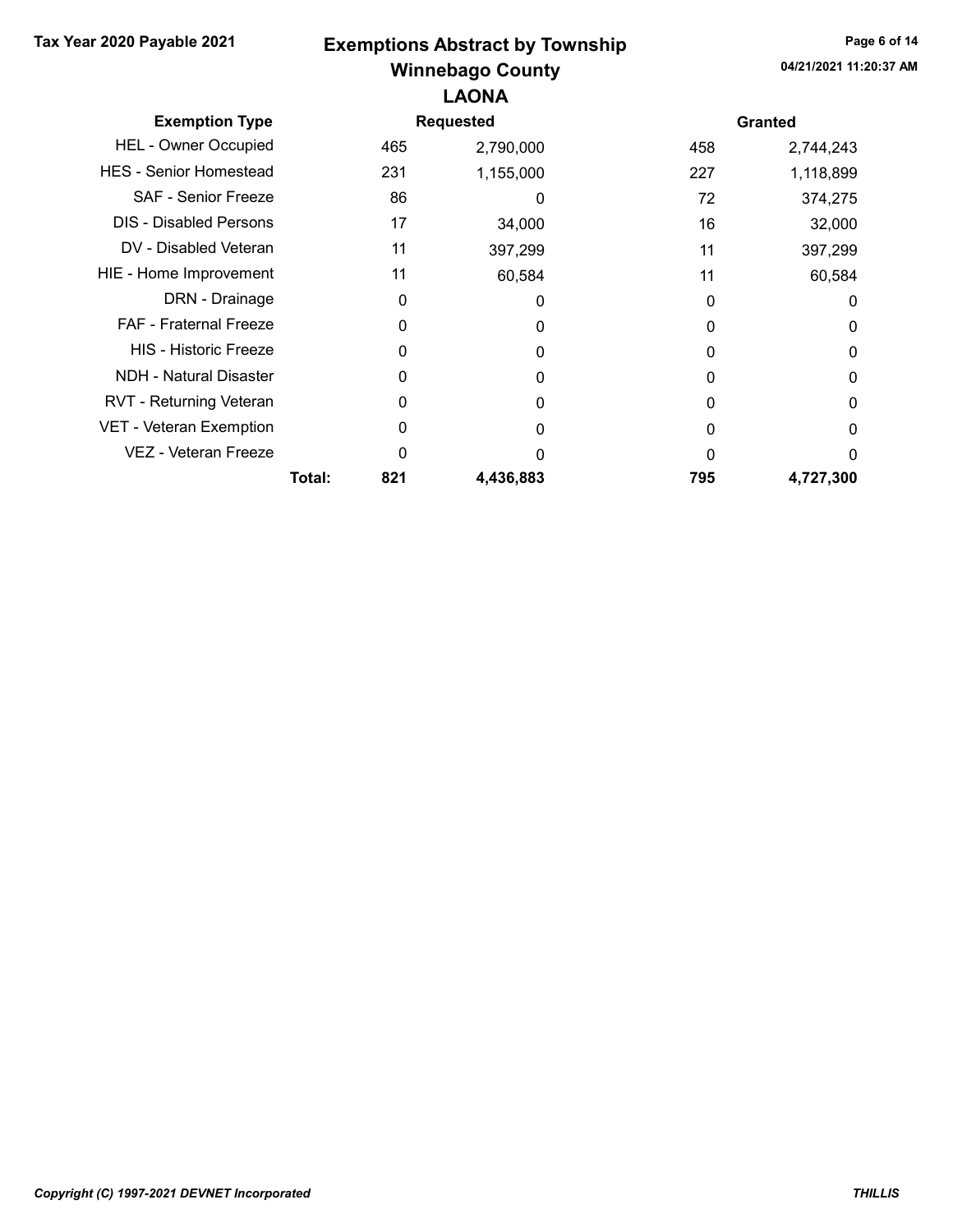## Winnebago County Tax Year 2020 Payable 2021 **Exemptions Abstract by Township** Page 7 of 14 OWEN

|                               |        |      | -----            |      |                |
|-------------------------------|--------|------|------------------|------|----------------|
| <b>Exemption Type</b>         |        |      | <b>Requested</b> |      | <b>Granted</b> |
| <b>HEL - Owner Occupied</b>   |        | 1417 | 8,502,000        | 1402 | 8,412,000      |
| <b>HES</b> - Senior Homestead |        | 576  | 2,880,000        | 570  | 2,847,068      |
| <b>SAF - Senior Freeze</b>    |        | 227  | 0                | 189  | 1,606,793      |
| <b>DIS</b> - Disabled Persons |        | 57   | 114,000          | 51   | 102,000        |
| HIE - Home Improvement        |        | 27   | 134,944          | 25   | 124,228        |
| DV - Disabled Veteran         |        | 20   | 974,146          | 18   | 876,127        |
| <b>FAF</b> - Fraternal Freeze |        | 0    | 0                | 0    | 0              |
| <b>HIS - Historic Freeze</b>  |        | 0    | 0                | 0    | 0              |
| <b>NDH - Natural Disaster</b> |        | 0    | 0                | O    | 0              |
| RVT - Returning Veteran       |        | 0    | 0                | O    | 0              |
| VET - Veteran Exemption       |        | 0    | 0                | O    | 0              |
| DRN - Drainage                |        | 0    | 0                | O    | 0              |
| VEZ - Veteran Freeze          |        | ი    | O                | n    | $\Omega$       |
|                               | Total: | 2324 | 12,605,090       | 2255 | 13,968,216     |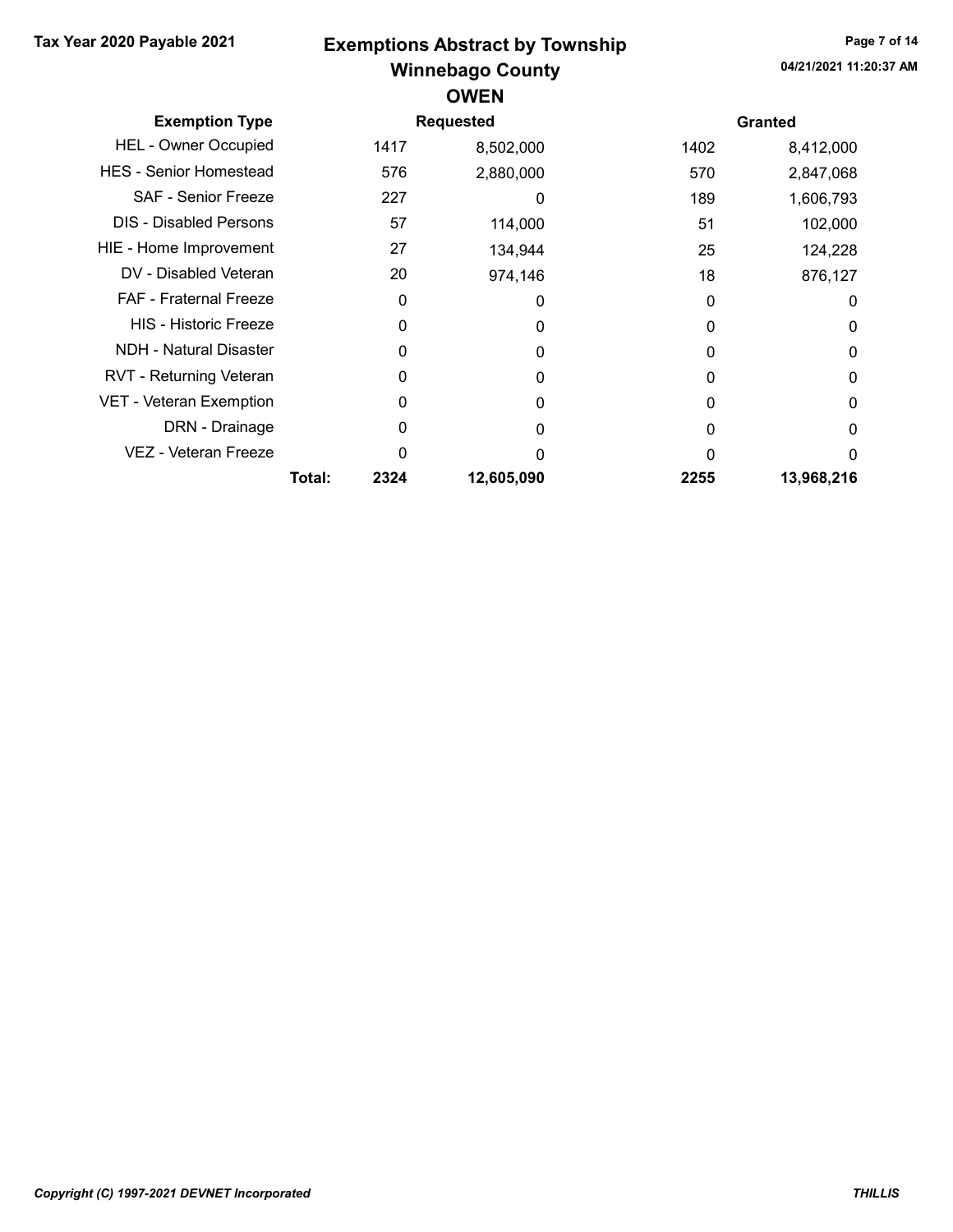### Winnebago County Tax Year 2020 Payable 2021 **Exemptions Abstract by Township** Page 8 of 14 PECATONICA

| <b>Exemption Type</b>         |        |      | <b>Requested</b> |      | <b>Granted</b> |
|-------------------------------|--------|------|------------------|------|----------------|
| <b>HEL - Owner Occupied</b>   |        | 1363 | 8,178,000        | 1347 | 8,075,140      |
| <b>HES</b> - Senior Homestead |        | 447  | 2,235,000        | 439  | 2,187,104      |
| SAF - Senior Freeze           |        | 192  | 0                | 161  | 780,138        |
| HIE - Home Improvement        |        | 49   | 314,305          | 47   | 311,745        |
| <b>DIS - Disabled Persons</b> |        | 33   | 66,000           | 27   | 54,000         |
| DV - Disabled Veteran         |        | 20   | 755,711          | 19   | 755,711        |
| <b>FAF</b> - Fraternal Freeze |        |      | 0                |      | 9,635          |
| VEZ - Veteran Freeze          |        |      | 0                |      | 14,717         |
| DRN - Drainage                |        | 0    | 0                | 0    | 0              |
| <b>HIS - Historic Freeze</b>  |        | 0    | O                | 0    | 0              |
| <b>NDH - Natural Disaster</b> |        | 0    | 0                | 0    | 0              |
| RVT - Returning Veteran       |        | 0    | O                | 0    | 0              |
| VET - Veteran Exemption       |        | ი    | O                | O    | $\Omega$       |
|                               | Total: | 2106 | 11,549,016       | 2042 | 12,188,190     |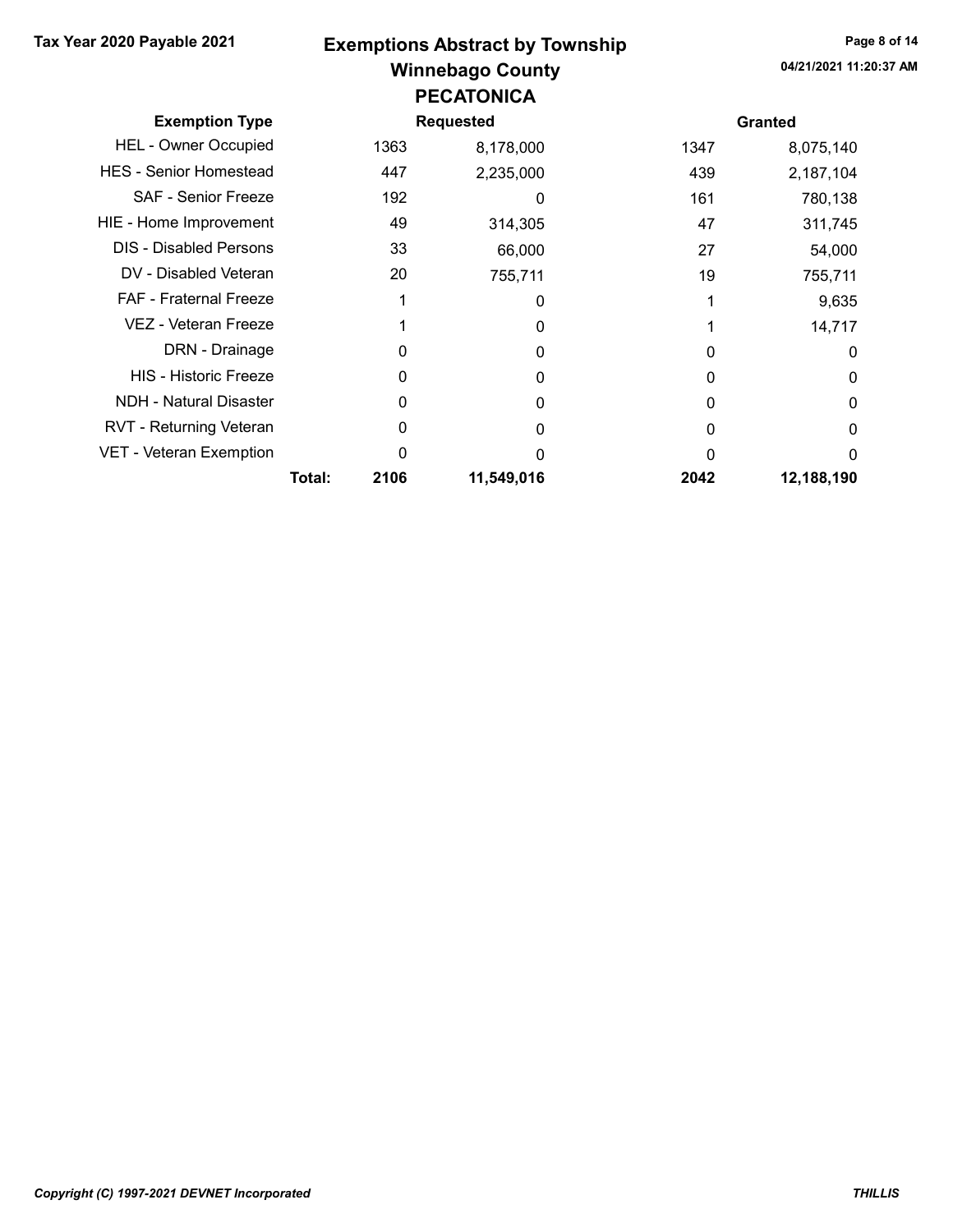# Winnebago County Tax Year 2020 Payable 2021 **Exemptions Abstract by Township** Page 9 of 14 **ROCKTON**

| <b>Exemption Type</b>         |        |      | <b>Requested</b> |      | <b>Granted</b> |
|-------------------------------|--------|------|------------------|------|----------------|
| <b>HEL - Owner Occupied</b>   |        | 4696 | 28,152,000       | 4642 | 27,802,459     |
| <b>HES</b> - Senior Homestead |        | 1383 | 6,915,000        | 1360 | 6,732,333      |
| <b>SAF - Senior Freeze</b>    |        | 605  | 4,451            | 516  | 4,237,425      |
| HIE - Home Improvement        |        | 155  | 454,938          | 147  | 454,938        |
| DIS - Disabled Persons        |        | 109  | 218,000          | 101  | 202,000        |
| DV - Disabled Veteran         |        | 87   | 3,641,787        | 80   | 3,339,535      |
| VET - Veteran Exemption       |        | 2    | 200,000          | 2    | 151,868        |
| VEZ - Veteran Freeze          |        |      | 0                |      | 251,758        |
| DRN - Drainage                |        | 0    | 0                | 0    | 0              |
| FAF - Fraternal Freeze        |        | 0    | 0                | 0    | 0              |
| <b>HIS - Historic Freeze</b>  |        | 0    | 0                | O    | 0              |
| <b>NDH - Natural Disaster</b> |        | 0    | 0                | 0    | 0              |
| RVT - Returning Veteran       |        | 0    | 0                | O    | 0              |
|                               | Total: | 7038 | 39,586,176       | 6849 | 43,172,316     |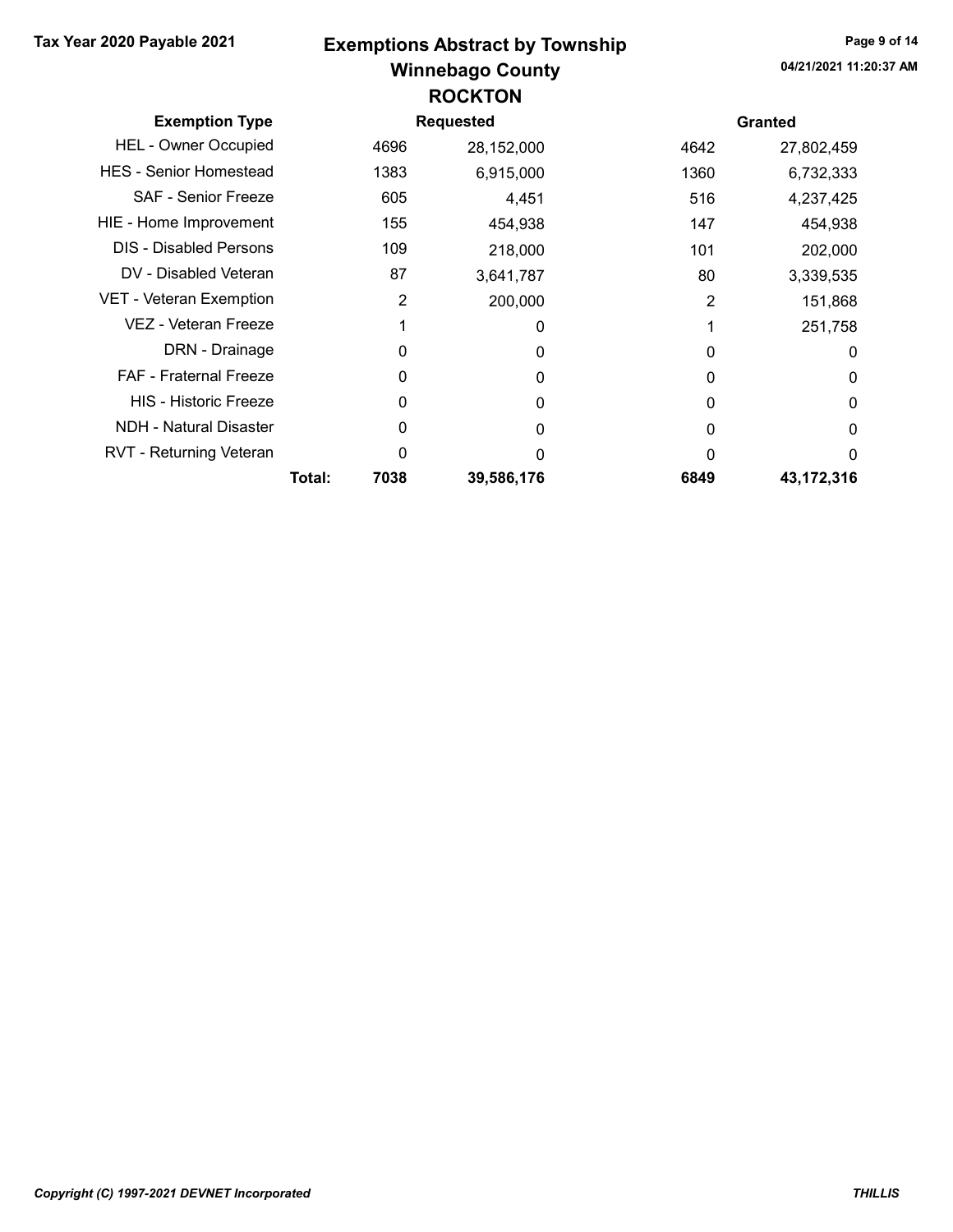# Winnebago County Tax Year 2020 Payable 2021 **Exemptions Abstract by Township** Page 10 of 14 ROSCOE

| <b>Exemption Type</b>         |        |      | <b>Requested</b> |      | <b>Granted</b> |  |  |  |
|-------------------------------|--------|------|------------------|------|----------------|--|--|--|
| <b>HEL - Owner Occupied</b>   |        | 6257 | 37,467,000       | 6183 | 37,048,627     |  |  |  |
| <b>HES</b> - Senior Homestead |        | 1584 | 7,920,000        | 1556 | 7,732,980      |  |  |  |
| SAF - Senior Freeze           |        | 607  | 5,698            | 525  | 4,559,121      |  |  |  |
| HIE - Home Improvement        |        | 159  | 653,432          | 155  | 613,672        |  |  |  |
| DV - Disabled Veteran         |        | 127  | 5,791,373        | 116  | 5,496,225      |  |  |  |
| <b>DIS</b> - Disabled Persons |        | 123  | 246,000          | 113  | 226,000        |  |  |  |
| VEZ - Veteran Freeze          |        | 2    | 109,478          | 2    | 224,966        |  |  |  |
| <b>FAF</b> - Fraternal Freeze |        |      | 0                |      | 19,548         |  |  |  |
| RVT - Returning Veteran       |        |      | 5,000            |      | 5,000          |  |  |  |
| <b>NDH - Natural Disaster</b> |        | O    | 0                | O    | 0              |  |  |  |
| VET - Veteran Exemption       |        | 0    | 0                | 0    | $\Omega$       |  |  |  |
| DRN - Drainage                |        | 0    | $\Omega$         | 0    | 0              |  |  |  |
| <b>HIS - Historic Freeze</b>  |        | 0    | 0                | O    | $\Omega$       |  |  |  |
|                               | Total: | 8861 | 52,197,981       | 8652 | 55,926,139     |  |  |  |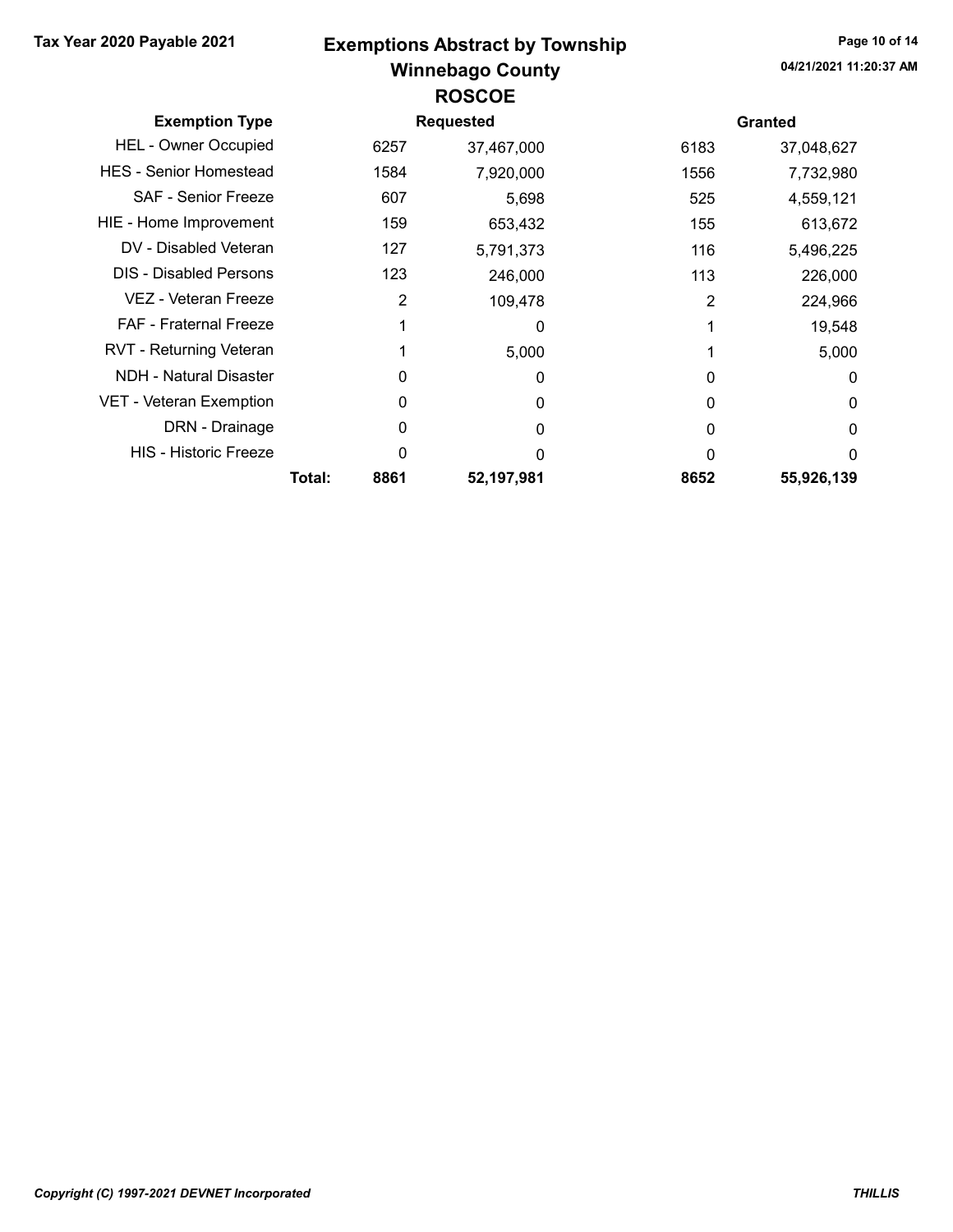## Winnebago County Tax Year 2020 Payable 2021 **Exemptions Abstract by Township** Page 11 of 14 **SEWARD**

| <b>Exemption Type</b>         |        |     | <b>Requested</b> |     | <b>Granted</b> |
|-------------------------------|--------|-----|------------------|-----|----------------|
| <b>HEL - Owner Occupied</b>   |        | 272 | 1,632,000        | 269 | 1,608,498      |
| <b>HES - Senior Homestead</b> |        | 102 | 510,000          | 101 | 505,000        |
| <b>SAF - Senior Freeze</b>    |        | 35  | 0                | 29  | 189,745        |
| <b>DIS - Disabled Persons</b> |        | 9   | 18,000           | 6   | 12,000         |
| DV - Disabled Veteran         |        |     | 120,903          | 5   | 115,903        |
| HIE - Home Improvement        |        | 3   | 18,560           | 3   | 18,560         |
| DRN - Drainage                |        | 0   | 0                | 0   | 0              |
| FAF - Fraternal Freeze        |        | O   | 0                | O   | 0              |
| <b>HIS - Historic Freeze</b>  |        | 0   | 0                | 0   | 0              |
| <b>NDH - Natural Disaster</b> |        | O   | $\Omega$         | O   | 0              |
| RVT - Returning Veteran       |        | 0   | 0                | 0   | 0              |
| VET - Veteran Exemption       |        | 0   | 0                | O   | 0              |
| VEZ - Veteran Freeze          |        | 0   | O                | n   | 0              |
|                               | Total: | 428 | 2,299,463        | 413 | 2,449,706      |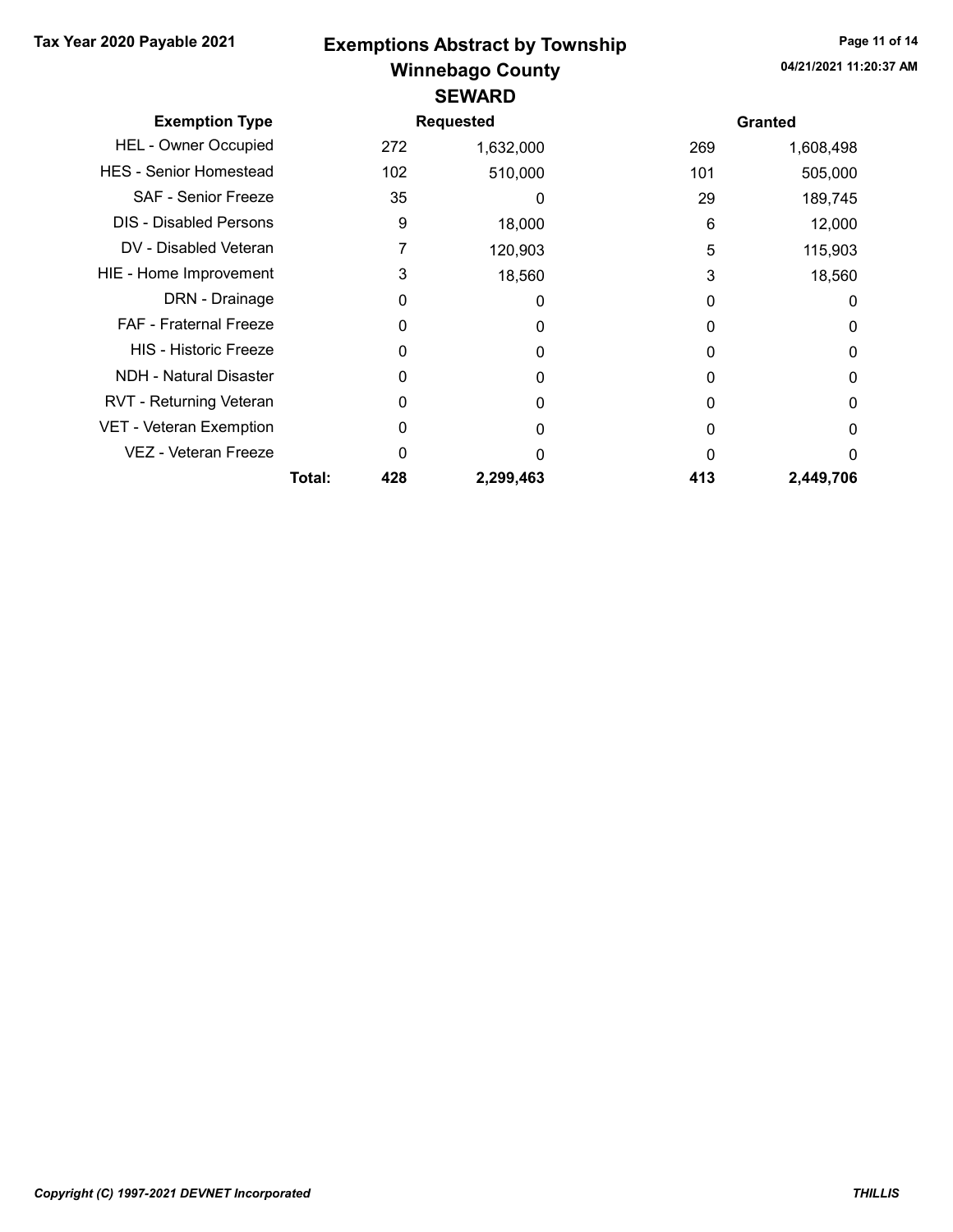#### Winnebago County Tax Year 2020 Payable 2021 **Exemptions Abstract by Township** Page 12 of 14 SHIRLAND

| <b>Exemption Type</b>          |        |     | <b>Requested</b> |     | <b>Granted</b> |
|--------------------------------|--------|-----|------------------|-----|----------------|
| <b>HEL - Owner Occupied</b>    |        | 336 | 2,016,000        | 334 | 2,000,532      |
| <b>HES</b> - Senior Homestead  |        | 138 | 690,000          | 137 | 685,000        |
| SAF - Senior Freeze            |        | 51  | 0                | 44  | 541,168        |
| <b>DIS</b> - Disabled Persons  |        |     | 14,000           |     | 14,000         |
| HIE - Home Improvement         |        |     | 61,244           |     | 61,244         |
| DV - Disabled Veteran          |        | 5   | 268,527          | 4   | 228,265        |
| DRN - Drainage                 |        | 0   | 0                | O   | 0              |
| <b>FAF</b> - Fraternal Freeze  |        | 0   | 0                |     | 0              |
| <b>HIS - Historic Freeze</b>   |        | 0   | 0                |     | 0              |
| <b>NDH - Natural Disaster</b>  |        | 0   | 0                |     | 0              |
| RVT - Returning Veteran        |        | 0   | 0                |     | 0              |
| <b>VET - Veteran Exemption</b> |        | 0   | 0                |     | 0              |
| VEZ - Veteran Freeze           |        | O   |                  |     | 0              |
|                                | Total: | 544 | 3,049,771        | 533 | 3,530,209      |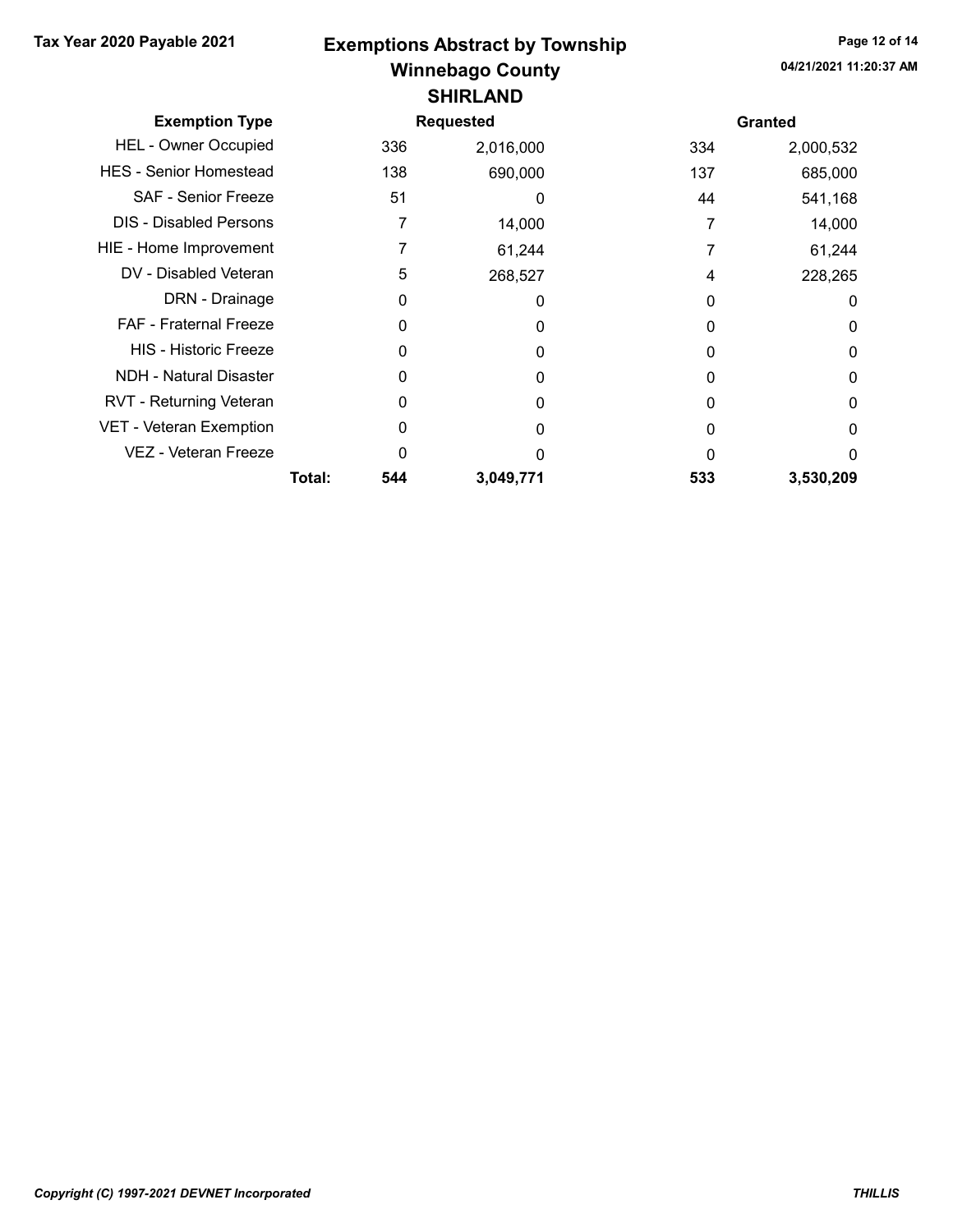#### Winnebago County Tax Year 2020 Payable 2021 **Exemptions Abstract by Township** Page 13 of 14 WINNEBAGO

| <b>Exemption Type</b>         |        |      | <b>Requested</b> |      | <b>Granted</b> |  |
|-------------------------------|--------|------|------------------|------|----------------|--|
| <b>HEL - Owner Occupied</b>   |        | 1660 | 9,948,000        | 1638 | 9,819,981      |  |
| <b>HES - Senior Homestead</b> |        | 492  | 2,460,000        | 480  | 2,393,822      |  |
| SAF - Senior Freeze           |        | 174  | 0                | 138  | 1,010,600      |  |
| <b>DIS - Disabled Persons</b> |        | 42   | 84,000           | 38   | 76,000         |  |
| HIE - Home Improvement        |        | 30   | 146,292          | 28   | 131,985        |  |
| DV - Disabled Veteran         |        | 28   | 1,253,927        | 28   | 1,253,927      |  |
| <b>FAF</b> - Fraternal Freeze |        |      | 0                |      | 14,669         |  |
| DRN - Drainage                |        | 0    | 0                | O    | 0              |  |
| <b>HIS - Historic Freeze</b>  |        | 0    | 0                | 0    | 0              |  |
| <b>NDH - Natural Disaster</b> |        | 0    | 0                | 0    | 0              |  |
| RVT - Returning Veteran       |        | 0    | 0                | 0    | 0              |  |
| VET - Veteran Exemption       |        | 0    | 0                | 0    | 0              |  |
| VEZ - Veteran Freeze          |        | ი    | O                | O    | $\Omega$       |  |
|                               | Total: | 2427 | 13,892,219       | 2351 | 14,700,984     |  |